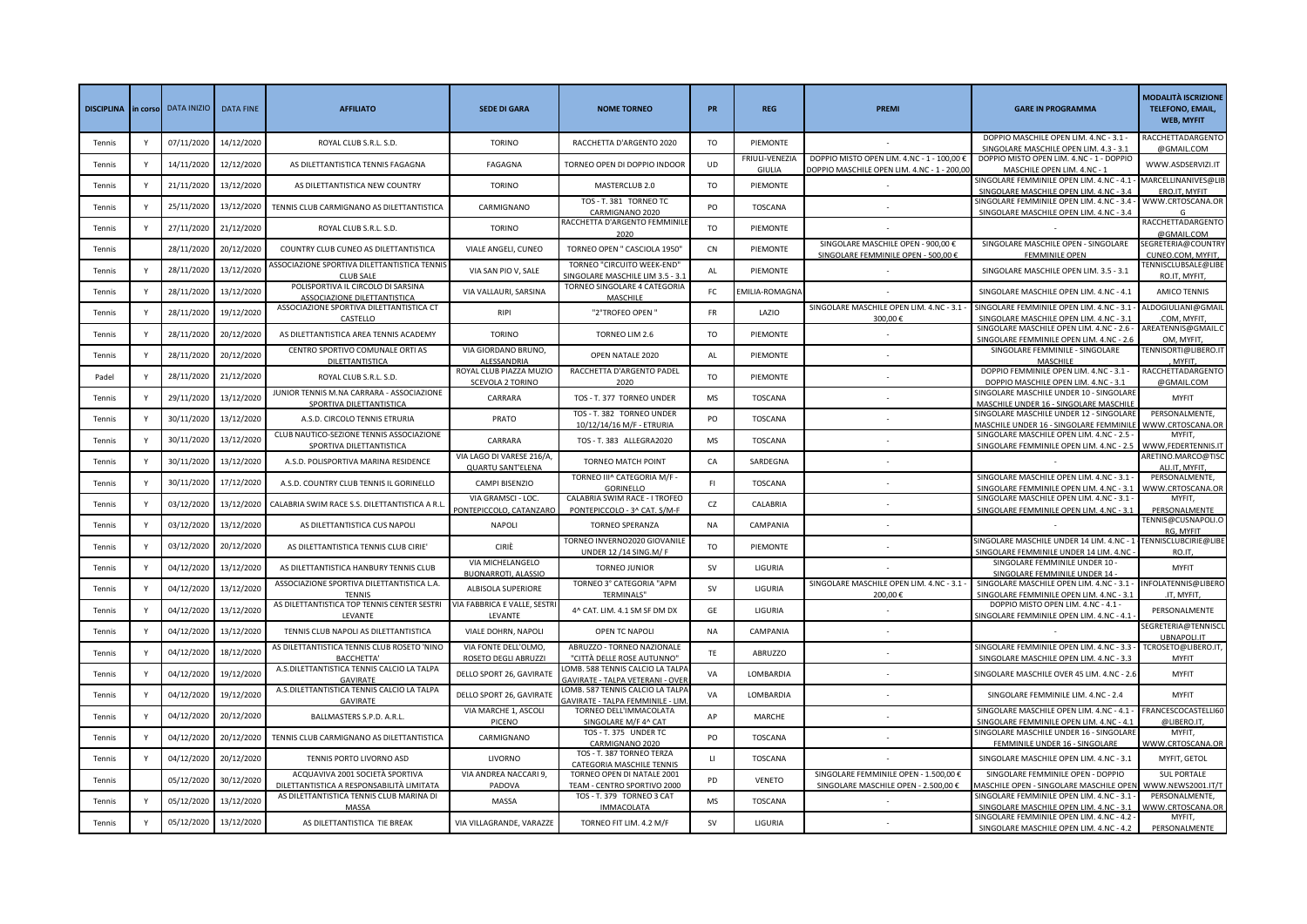| Tennis | Y            | 05/12/2020 | 13/12/2020 | ASD TENNIS CLUB PAGANICO                                                | VIA, CIVITELLA PAGANICO                          | TOS - T. 386 RODEO TC PAGANICO<br>DELL'IMMACOLATA                        | GR             | <b>TOSCANA</b>          |                                                                           | SINGOLARE MASCHILE OPEN LIM. 4.NC - 3.1                                               | <b>MYFIT</b>                               |
|--------|--------------|------------|------------|-------------------------------------------------------------------------|--------------------------------------------------|--------------------------------------------------------------------------|----------------|-------------------------|---------------------------------------------------------------------------|---------------------------------------------------------------------------------------|--------------------------------------------|
| Tennis | Y            | 05/12/2020 | 13/12/2020 | TENNIS MATCH BALL NAPOLI SSDRL                                          | VIA CONTIERI, NAPOLI                             | PRIMO TROFEO MATCHBALL NAPOL                                             | <b>NA</b>      | CAMPANIA                |                                                                           | SINGOLARE MASCHILE OPEN LIM. 4.NC - 3.1 -<br>SINGOLARE FEMMINILE OPEN                 | MATCHBALLNAPOLI@G<br>MAIL.COM              |
| Tennis | Y            | 05/12/2020 | 13/12/2020 | SPORTING CLUB AS DILETTANTISTICA                                        | SAN MARTINO SICCOMARIO                           | LOMB. 632 SPORTING CLUB<br><b>FORNEO OPEN ASD SPORTING CLU</b>           | PV             | LOMBARDIA               |                                                                           | SINGOLARE MASCHILE OPEN LIM. 4.NC - 2.1                                               | <b>MYFIT</b>                               |
| Tennis |              | 05/12/2020 | 13/12/2020 | RONCHIVERDI SOC.SPORT.DILETTANTISTICA A<br>RESP.LIMITATA                | <b>TORINO</b>                                    | TORNEO RODEO RONCHVIERDI 4<br>CATEGORIA SM E SF                          | TO             | PIEMONTE                |                                                                           | SINGOLARE FEMMINILE OPEN LIM. 4.NC - 4.1 -<br>SINGOLARE MASCHILE OPEN LIM. 4.NC - 4.1 | TORNEI.RONCHIVERDI<br>@RONCHIVERDI.IT      |
| Padel  | Y            | 05/12/2020 | 13/12/2020 | ASD ACADEMY TENNIS PADEL CASERTA                                        | VIA JENCO, CASERTA                               | ATP CASERTA                                                              | CE             | CAMPANIA                |                                                                           | DOPPIO MASCHILE OPEN - DOPPIO FEMMINILE<br>OPEN                                       | ATP.CASERTA@GMAIL<br>OM, PERSONALMENT      |
| Tennis |              | 05/12/2020 | 15/12/2020 | AS DILETTANTISTICA TC GL'ULIVI TOIRANO                                  | VIA MAINERO, TOIRANO                             | TORNEO 4.1 DICEMBRE 2020                                                 | <b>SV</b>      | LIGURIA                 |                                                                           |                                                                                       | CGLIULIVITOIRANO@G<br>MAIL.COM, MYFIT      |
| Tennis |              | 05/12/2020 | 20/12/2020 | SANTO STEFANO PADEL&TENNIS A.S.D.                                       | VIA GARIBALDI, SANDIGLIANC                       | TORNEO INVERNALE CIRCUITO<br><b>WEEK END CAT. 3.1-3.5</b>                | BI             | PIEMONTE                |                                                                           | SINGOLARE MASCHILE OPEN LIM. 3.5 - 3.1                                                | NFO@RSSPADELETENN<br>IS.IT, MYFIT          |
| Tennis | Y            | 05/12/2020 | 20/12/2020 | AS DILETTANTISTICA TENNIS CLUB LAGO D'ORTA                              | PETTENASCO                                       | TORNEO INVERNALE CIRCUITO<br>WEEK END- IV CATEGORIA NC/41                | <b>NO</b>      | PIEMONTE                |                                                                           | SINGOLARE MASCHILE OPEN LIM. 4.NC - 4.1                                               | MYFIT,<br>PERSONALMENTE                    |
| Tennis | Y            | 05/12/2020 | 20/12/2020 | TENNIS CLUB IVREA ASSOCIAZIONE SPORTIVA<br>DILETTANTISTICA              | <b>IVREA</b>                                     | TORNEO WEEK-END TENNIS CLUB<br><b>IVRFA</b>                              | TO             | PIEMONTE                |                                                                           | SINGOLARE MASCHILE OPEN LIM. 4.NC - 3.1                                               | EGRETERIA@TENNISCI<br>UBIVREA.IT           |
| Tennis | Y            | 05/12/2020 | 20/12/2020 | ASSOCIAZIONE SPORTIVA DILETTANTISTICA TENNIS<br>E SPORTS OPEN           | SOVICO                                           | OMB. 568 TENNIS E SPORTS OPEN<br>TORNEO OPEN DICEMBRE 2020               | MB             | LOMBARDIA               | SINGOLARE MASCHILE OPEN LIM. 4.NC - 2.1 -<br>300,00€                      | SINGOLARE MASCHILE OPEN LIM. 4.NC - 2.1                                               | <b>MYFIT</b>                               |
| Tennis |              | 05/12/2020 | 20/12/2020 | ASSOCIAZIONE SPORTIVA DILETTANTISTICA SPORT<br>TIME LACCHIARELLA        | VIA DANTE ALIGHIERI,<br>LACCHIARELLA             | LOMB. 569 SPORT TIME<br><b>ACCHIARELLA - LACCHIARELLA SINO</b>           | MI             | LOMBARDIA               |                                                                           | SINGOLARE MASCHILE LIM. 4.NC - 4.1                                                    | <b>MYFIT</b>                               |
| Tennis |              | 05/12/2020 | 20/12/2020 | TENNIS CLUB ABBIATEGRASSO AS DILETTANTISTICA                            | VIA CASSINA CERINA DELLA<br>MENSA, ABBIATEGRASSO | LOMB. 570 TENNIS CLUB<br>ABBIATEGRASSO - 1° TROFEO                       | MI             | LOMBARDIA               |                                                                           | SINGOLARE MASCHILE LIM. 4.NC - 3.4                                                    | <b>MYFIT</b>                               |
| Tennis | <b>V</b>     | 05/12/2020 | 20/12/2020 | ASSOCIAZIONE SPORTIVA DILETTANTISTICA TENNIS<br><b>CENTER TAVERNOLA</b> | COMO                                             | LOMB. 560 TENNIS CENTER<br>TAVERNOLA - TENNIS TAVERNOL                   | <sub>co</sub>  | LOMBARDIA               |                                                                           | SINGOLARE MASCHILE LIM. 4.NC - 3.1                                                    | <b>MYFIT</b>                               |
| Tennis |              | 05/12/2020 | 20/12/2020 | SAT 2010 ASSOCIAZIONE SPORTIVA<br>DILETTANTISTICA                       | CANTELLO                                         | LOMB. 561 SAT 2010 - TERZO<br>TORNEO INVERNALE DI CANTELLO               | VA             | LOMBARDIA               |                                                                           | SINGOLARE MASCHILE LIM. 4.NC - 3.1 -<br>SINGOLARE FEMMINILE LIM. 4.NC - 3.1           | <b>MYFIT</b>                               |
| Tennis | Y            | 05/12/2020 | 20/12/2020 | SPORTING CLUB FRANCAVILLA AL MARE SS<br>DILETTANTISTICA ARL             | FRANCAVILLA AL MARE                              | ABRUZZO AUTUNNO 2020 2.0<br>SINGOLARE MASCHILE 4 NC / 3.                 | CH             | ABRUZZO                 |                                                                           | SINGOLARE MASCHILE OPEN LIM. 4.NC - 3.1                                               | CIRCOLOTENNISFRANO<br>AVILLA@GMAIL.COM     |
| Tennis | Y            | 05/12/2020 | 20/12/2020 | KYALAMI RANCH AS DILETTANTISTICA                                        | CONTIGLIANO                                      | OPEN DICEMBRE M/F                                                        | R1             | LAZIO                   |                                                                           | SINGOLARE FEMMINILE OPEN - SINGOLARE<br><b>MASCHILE OPEN</b>                          | MARILU_53@LIBERO.IT                        |
| Tennis | $\mathsf{Y}$ | 05/12/2020 | 20/12/2020 | AS DILETTANTISTICA TENNIS CLUB CHATILLON-<br><b>SAINT VINCENT</b>       | VIA ITALO MUS, CHÂTILLON                         | OPEN DI CHATILLON 2020                                                   | AO             | VALLE<br>D'AOSTA/VALLÉE |                                                                           | DOPPIO MASCHILE OPEN - SINGOLARE<br>MASCHILE OPEN - SINGOLARE FEMMINILE               | SEGRETERIA@TCCHATIL<br>LON-SAINTVINCENT.IT |
| Tennis | Y            | 05/12/2020 | 20/12/2020 | SCUOLA TENNIS LE QUERCE A.S.D.                                          | VIA RONCHETTO, CASORATE<br>SEMPIONE              | LOMB. 605 SCUOLA TENNIS LE<br>QUERCE - TORNEO GIOVANILE "L               | VA             | LOMBARDIA               |                                                                           | SINGOLARE FEMMINILE UNDER 16 -<br><b>INGOLARE MASCHILE UNDER 12 - SINGOLARE</b>       | <b>MYFIT</b>                               |
| Tennis |              | 05/12/2020 | 20/12/2020 | TENNIS CLUB TOSI ASSOCIAZIONE SPORTIVA<br>DILETTANTISTICA               | VIA CAIROLI, LEGNANO                             | LOMB. 612 TENNIS CLUB TOSI -<br>ENNIS TEAM DEDE' LIM 3.3 M / LIN         | MI             | LOMBARDIA               |                                                                           | SINGOLARE MASCHILE LIM. 4.NC - 3.3 -<br>SINGOLARE FEMMINILE LIM. 4.NC - 3.2           | <b>MYFIT</b>                               |
| Padel  | $\mathsf{v}$ | 05/12/2020 | 20/12/2020 | A.S.D. TENNIS RAFFAELLI                                                 | FORTE DEI MARMI                                  | TOS - T. 385 TORNEO OPEN<br><b>FORMENTOR</b>                             | LU             | TOSCANA                 | DOPPIO MASCHILE OPEN - 300,00 €                                           | DOPPIO MASCHILE OPEN                                                                  | PERSONALMENTE,<br>VWW.CRTOSCANA.OR         |
| Tennis |              | 05/12/2020 | 20/12/2020 | SPORTING MILANINO A.S.D.                                                | VIA ROMA, CUSANO<br>MILANINO                     | LOMB. 629 SPORTING MILANINO<br>COPPA D'INVERNO ASD SPORTING              | MI             | LOMBARDIA               |                                                                           | SINGOLARE FEMMINILE OPEN LIM. 4.NC - 3.1 -<br>SINGOLARE MASCHILE OPEN LIM. 4.NC - 3.1 | <b>MYFIT</b>                               |
| Tennis |              | 05/12/2020 | 20/12/2020 | TENNIS CLUB PIAZZANO SOCIETA' SPORTIVA<br>DILETTANTISTICA A.R.I         | <b>NOVARA</b>                                    | OPEN MASCHILE E FEMMINILE 38<br>TROFEO MEMORIAL ETTORE POGG              | <b>NO</b>      | PIEMONTE                |                                                                           | SINGOLARE MASCHILE OPEN LIM. 4.NC - 2.1 -<br>SINGOLARE FEMMINILE OPEN LIM. 4.NC - 2.1 | <b>MYFIT</b>                               |
| Tennis | Y            | 05/12/2020 | 20/12/2020 | AS DILETTANTISTICA NISTEN CLUB                                          | SAN RAFFAELE CIMENA                              | <b>FORNEO CIRCUITO WEEK END 4 CAT</b><br>M/F                             | TO             | PIEMONTE                |                                                                           | SINGOLARE FEMMINILE OPEN LIM. 4.NC - 4.1 -<br>SINGOLARE MASCHILE OPEN LIM. 4.NC - 4.1 | MYFIT,<br>PERSONALMENTE                    |
| Tennis | Y            | 05/12/2020 | 20/12/2020 | NUOVO TENNIS PARADISO S.S.D. SRL                                        | STRADA PONTECURONE,<br>VALENZA                   | 4'CATEGORIA MASCHILE                                                     | AL             | PIEMONTE                |                                                                           | SINGOLARE MASCHILE OPEN LIM. 4.NC - 4.1                                               | TP.VALENZA@YAHOO.<br>IT. MYFIT             |
| Tennis | Y            | 05/12/2020 | 20/12/2020 | POL. IL POGGIO AGRISPORT A.S.DILETTANTISTICA                            | <b>POIRINO</b>                                   | <b>TORNEO IL POGGIO BCC INVERNALE</b><br>CIRCUITO WEEK END - CAT. 3.1-3. | T <sub>O</sub> | PIEMONTE                |                                                                           | SINGOLARE MASCHILE OPEN LIM. 3.5 - 3.1 -<br>SINGOLARE FEMMINILE OPEN LIM. 3.5 - 3.1   | SPORT@ILPOGGIOAGRI<br>SPORT.IT, MYFIT      |
| Tennis | Y            | 05/12/2020 | 20/12/2020 | SOCIETA' SPORTIVA DILETTANTISTICA DLF<br>ALESSANDRIA TENNIS             | VIA CARLO ALBERTO,<br>ALESSANDRIA                | TORNEO GIOVANILE U.12-14<br>WEEKEND                                      | AL             | PIEMONTE                |                                                                           | SINGOLARE MASCHILE UNDER 14 - SINGOLARE<br>FEMMINILE UNDER 14 - SINGOLARE MASCHILE    | DLFALESSANDRIA@GM<br>AIL.COM, MYFIT        |
| Tennis | $\mathsf{v}$ | 05/12/2020 | 20/12/2020 | A.S.D. LARIVERA TENNIS CLUB ROBASSOMERO                                 | VIA PERTINI, ROBASSOMERO                         | TORNEO TERZA CATEGORIA                                                   | <b>TO</b>      | PIEMONTE                |                                                                           |                                                                                       |                                            |
| Tennis | $\mathsf{Y}$ | 05/12/2020 | 27/12/2020 | AS DILETTANTISTICA NEW COUNTRY                                          | <b>TORINO</b>                                    | MASTER CLUB 2.0 NATALIZIO                                                | TO             | PIEMONTE                |                                                                           | SINGOLARE MASCHILE OPEN LIM. 4.NC - 3.4 -<br>SINGOLARE FEMMINILE OPEN LIM, 4.NC - 4.1 | MARCELLINANIVES@LIB<br>ERO.IT, MYFIT       |
| Tennis |              | 05/12/2020 | 30/12/2020 | ASSOCIAZIONE SPORTIVA DILETTANTISTICA TENNIS<br>CLUB ALPIGNANO          | VIA CAVOUR 42, ALPIGNANO                         | TORNEO 4° CAT M/F ALPIGNANO                                              | TO             | PIEMONTE                |                                                                           | SINGOLARE FEMMINILE OPEN LIM. 4.NC - 4.1 -<br>SINGOLARE MASCHILE OPEN LIM. 4.NC - 4.1 | <b>MYFIT</b>                               |
| Tennis |              | 05/12/2020 | 31/12/2020 | A.S.DILETTANTISTICA CHIVASSO SPORTING CLUB                              | CHIVASSO                                         | OPEN DI DICEMBRE 2020                                                    | TO             | PIEMONTE                |                                                                           | SINGOLARE FEMMINILE OPEN LIM. 4.NC - 2.1 -<br>SINGOLARE MASCHILE OPEN LIM. 4.NC - 2.1 | CHIVASSOSPORTINGCL<br>UB09@GMAIL.COM.      |
| Tennis | $\mathsf{Y}$ | 05/12/2020 | 03/01/2021 | SPORT VILLAGE BERTOLLA SOCIETÀ SPORTIVA<br>DILETTANTISTICA A R.L        | VIA GRAN PARADISO                                | TORNEO SPORT VILLAGE BERTOLLA<br>2^ CAT M                                | TO             | PIEMONTE                |                                                                           | SINGOLARE MASCHILE OPEN LIM. 4.NC - 2.1                                               | INFO@SPORTVILLAGEB<br>ERTOLLA.IT, MYFIT,   |
| Tennis | Y            | 05/12/2020 | 10/01/2021 | CIRCOLO TENNIS LE PLEIADI ASSOCIAZIONE<br>SPORTIVA DILETTANTISTICA      | VIA UNGARETTI, MONCALIER                         | LE PLEIADI OPEN MASCHILE E<br>FEMMINILE LIMIT 2.4                        | T <sub>O</sub> | PIEMONTE                |                                                                           | SINGOLARE MASCHILE OPEN LIM. 3.5 - 2.4 -<br>SINGOLARE FEMMINILE OPEN LIM. 3.5 - 2.4   | TORNEI.LEPLEIADI@GM<br>AIL.COM, MYFIT      |
| Tennis |              | 08/12/2020 | 31/12/2020 | SSD SPORTING CLUB PANDA ARL                                             | VIA NOMENTANA 1070,<br><b>ROMA</b>               | IV MEMORIAL JULIA MAGNANTE                                               | <b>RM</b>      | LAZIO                   | SINGOLARE MASCHILE OPEN - 500,00 €                                        | SINGOLARE MASCHILE OPEN - SINGOLARE<br>FEMMINILE OPEN                                 | TCPANDATENNIS@GM<br>AIL.COM, MYFIT         |
| Tennis |              | 10/12/2020 | 20/12/2020 | TENNIS CLUB CAPRIOLO AS DILETTANTISTICA                                 | VIA MONTENERO, CAPRIOLO                          | 3° TROFEO DI TENNIS " CITTÀ DI<br>CAPRIOLO"                              | <b>BS</b>      | LOMBARDIA               | SINGOLARE MASCHILE OPEN LIM. 3.5 - 1 -<br>2.500.00 €                      | SINGOLARE MASCHILE OPEN LIM. 3.5 - 1                                                  | <b>MYFIT</b>                               |
| Tennis |              | 11/12/2020 | 13/12/2020 | CIRCOLO DEL CASTELLAZZO ASSOCIAZIONE<br>SPORTIVA DILETTANTISTICA        | PARMA                                            | TORNEO RODEO OPEN CASTELLAZZO                                            | PR             | EMILIA-ROMAGNA          | SINGOLARE MASCHILE OPEN - 900,00 €<br>SINGOLARE FEMMINILE OPEN - 500,00 € | SINGOLARE MASCHILE OPEN - SINGOLARE<br><b>FEMMINILE OPEN</b>                          | MYFIT,<br>WWW.AMICOTENNIS.C                |